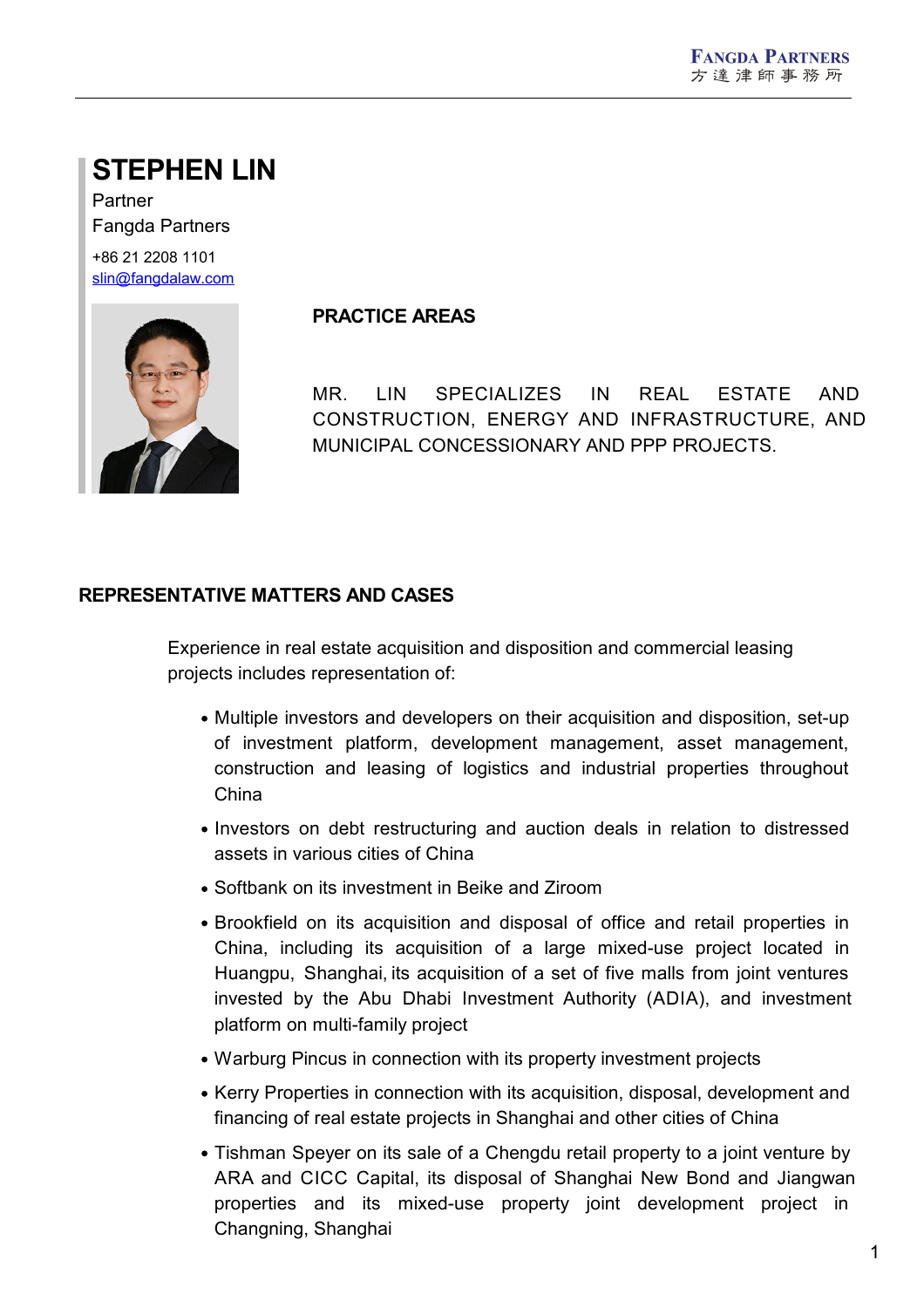- Gaw Capital in connection with its acquisition and disposal of commercial properties, and industrial and life science parks in Shanghai and other cities of China
- GIC in connection with its investment in commercial and industrial properties
- China Enterprises on its forming a consortium with Shun Tak Holdings to acquire the Shanghai Suhe Bay mixed-use development project from China OCT
- New World Development and Chow Tai Fook on their development of a commercial property in Qianhai, Shenzhen and relevant asset disposition matters
- Citirealty in connection with its purchasing a substantial part of Citigroup Tower in Shanghai
- BM International on its acquisition of a hotel and office complex in Pudong, Shanghai, including Four Seasons Hotel and Four Seasons Place
- Gopher Asset on its acquisition of a residential parcel in Xuhui, Shanghai
- Fung Group on its sale of interest in a large-scale residential project in Panyu, Guangzhou to CapitaLand
- Sino-Ocean in connection with its acquisition of a residential project in Sanya, Hainan Province
- CSI Group in connection with its sale of the Platinum and the International Capital Plaza in Shanghai to ARA, its acquisition of the retail podium of the Shanghai Richgate from Carlyle, and its acquisition of a villa project in Zhaoxiang, Shanghai from CapitaLand
- JPMorgan in connection with its acquisition of interest in a green field office/commercial property development project in Shanghai, and its lease of office premises in Shanghai Centre and internet datacenter facilities
- Hongkong Land in connection with its development, acquisition, operation and management of commercial properties in Beijing and Shanghai
- GuocoLand in connection with its investment in and development of the "18 Steps" complex project in Chongqing
- Shanghai Expo Development Group on an office/retail cooperation development project located in the Urban Best Practices Area in Shanghai
- Shui On Group in connection with its sale of the whole building of the second phase of Zhonghui Plaza in Chengdu to Ping An Insurance Group
- Owner of The Center on the sale of the building to China Pacific Life Insurance Group
- Blackstone on the leasing of its mixed-use property in Minhang, Shanghai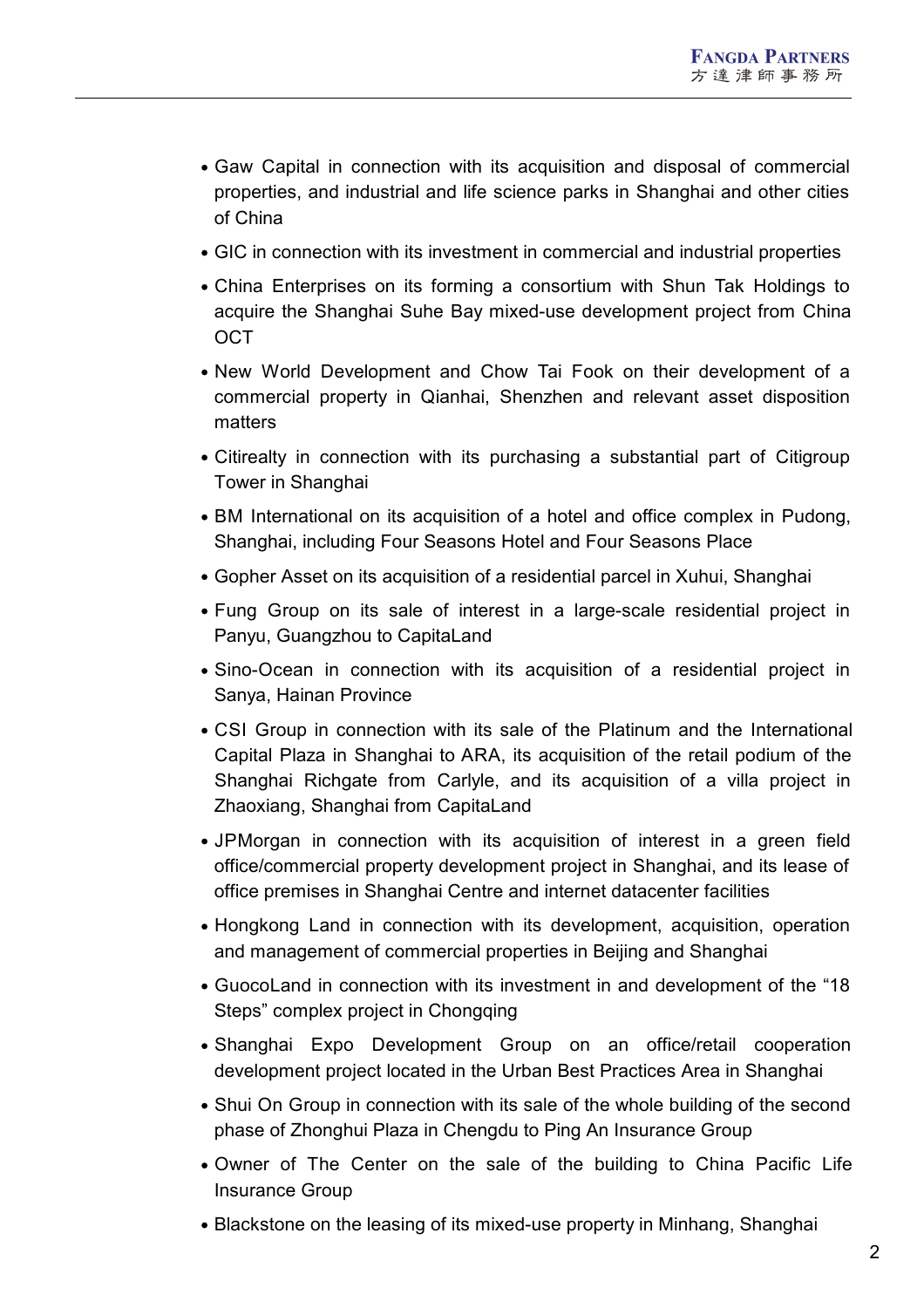- Nan Fung Group in connection with its lease of Nan Fung BM Tower to WPP Group entities for over 20 floors
- Nike in connection with a built-to-suit headquarter project located in Jiang Wan New Town, Shanghai and developed by Tishman Speyer
- Philips in connection with its built-to-suit headquarter project located in Jing'an District, Shanghai
- Baxter on its lease of Suzhou R&D Center in Suzhou Industrial Park
- Starbucks on its ultra-premium Starbucks Reserve Roastery in Shanghai as the first Roastery store outside of the United States
- Shanghai Centre in leasing matters of office, retail and serviced apartments
- Carrefour in connection with the leasing of supermarket premises and shopping center facilities in various cities of China, and related dispute resolution matters
- Multiple clients on build-to-suit (BTS) projects for office, manufacturing, R&D, logistics and warehousing, and educational and healthcare premises

Experience in infrastructure projects includes representation of:

- The first batch Infrastructure REITs involving logistics and IDC assets
- Multiple investors on acquisition, construction and operation of internet datacenter (IDC) and CHP energy facilities
- Multiple investors on development, construction and operation of liquefied natural gas (LNG) terminals, pipelines and related terminal use arrangement
- ESR in connection with its rooftop photovoltaic investment projects
- Covanta Energy in connection with its investment portfolio of power generation and energy-from-waste facilities in China
- Veolia on legal and compliance issues related to its development and operation of water supply, wastewater treatment, and energy projects in China
- Berlinwasser in connection with its bidding for, investment in, construction and financing of various wastewater treatment projects in China
- Shanghai Electric in connection with its investment in and operation of municipal infrastructure facilities and PPP projects in China and other countries
- General Electric in connection with its investment in an offshore wind operation and development center and assembly base manufacturing facility for offshore turbines in South China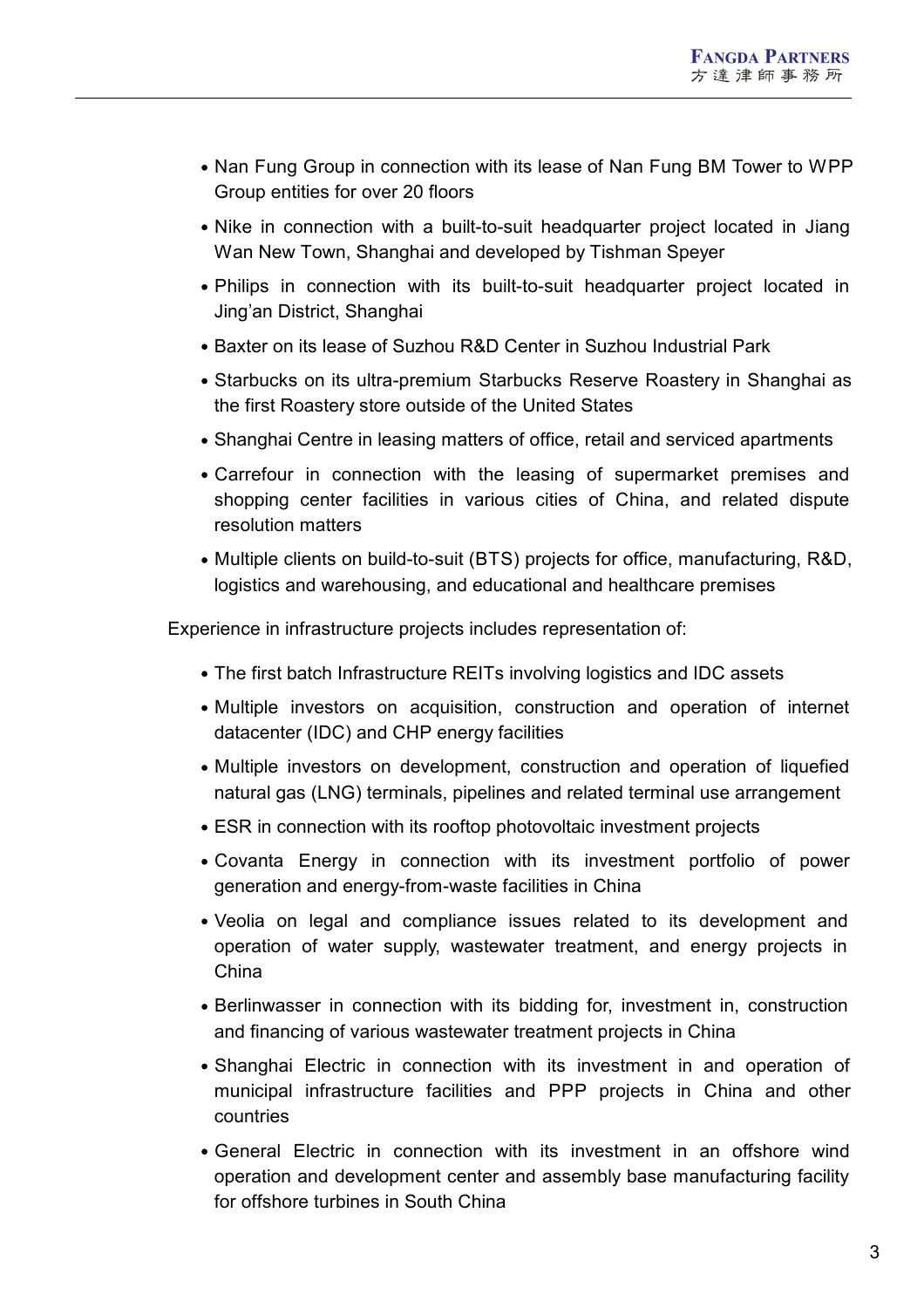- Électricité de France (EDF) on its wind power projects in various cities of China
- Brookfield Renewable in connection with its acquisition of the China part of Terraform Power
- Air Products on its gas supply and relevant pipeline construction and operation projects in China
- Chevron on its pipeline and jetty projects in China, and related EPC and construction matters
- MBK Partners in its equity investment in Golden State Environment Group, a group engaging in wastewater treatment, tap water supply and energy-from waste power generation business
- Zoomlion on its construction of manufacturing bases in eastern Europe and Brazil, both are key "One Belt, One Road" projects

Experience in the construction area includes representation of:

- Mori Building in connection with the construction of Shanghai World Financial Center project
- Huada Semiconductor on its EPC construction project in Lingang, Shanghai
- Novartis in connection with its development and construction of the Campus Shanghai Project located in Zhangjiang, Shanghai
- ByteDance in connection with its construction of an office complex project in Xiamen, Fujian Provinance
- Merlin Entertainments in connection with renovation and fit-out of Madame Tussauds and Legoland projects in various cities of China
- Bayer in connection with its construction projects of petrol-chemical manufacturing facilities in Shanghai and Nanjing
- Eastman Chemical on the construction and environmental protection issues in its production facilities construction project in Nanjing
- Decathlon in connection with the standardization of the construction-related contracts for its retain shopping mall projects
- Kheng Leong in connection with the construction of its residential development project located in Changfeng Area, Shanghai
- Roche in connection with the construction related contracts of an expansion project and an R&D center project, both in Zhangjiang, Shanghai
- Johnson Controls in connection with the construction of manufacturing facilities in Chongqing, Zhejiang and Shenyang